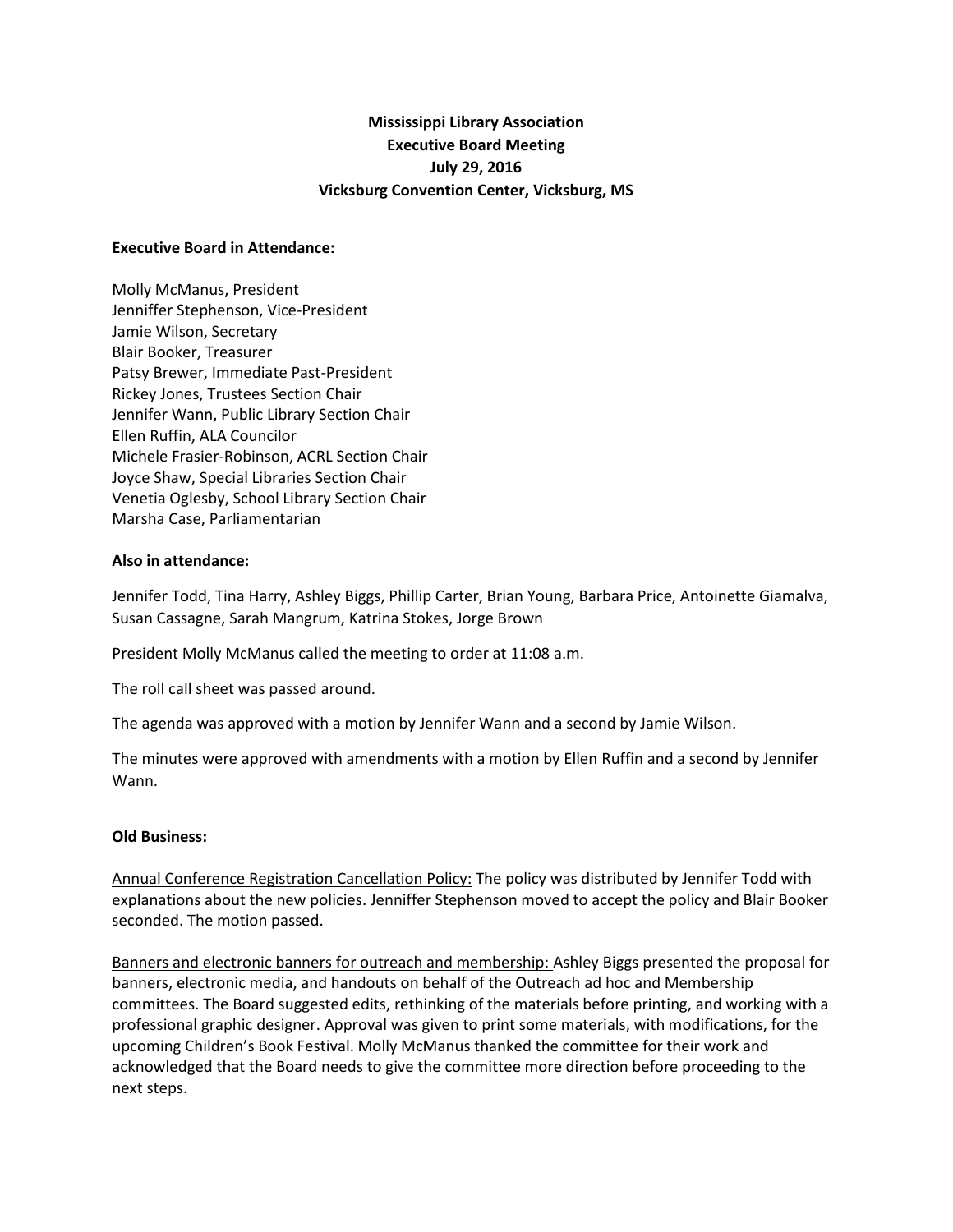Membership survey: Ashley Biggs presented the MLA Membership Survey Report. Ashley asked the Board to look over the data and think about future changes based on the report.

## **MLA Officers and Staff Reports:**

Secretary Jamie Wilson

No report

Treasurer Blair Booker

 Handed out Revenue & Expenses report for 2016. Some of the budget lines were off two cents each, and Blair Booker will contact the accountant about the budget questions.

### President Molly McManus

- Announced that a new ad hoc committee for Advocacy was created and Jennifer Smith will chair. She will work on putting the committee together. The committee will provide and coordinate training opportunities for members as well as look for the best way forward.
- RFP has been sent out, and Barbara Price has received questions.

Vice-President Jenniffer Stephenson

- Provided updates on the conference:
	- o 215 hotel rooms are blocked
	- o Announced plans for a health fair for libraries as the pre-conference session on Tuesday
	- o Phillip Carter is working with vendors
	- o Asked Rickey Jones about working on a plan for advocacy training
- Announced that Phillip Carter has completed a draft of the ARSL bylaws. Two other groups are also interested in creating ARSL chapters. The University of Southern Mississippi will pay for two ARSL registrations if volunteers will set up booth at conference.
- Noted that no speaker fee should be paid if your conference and travel are being paid by your organization. Ribbons for MLA badges were also discussed.

Past-President Patsy Brewer

 Looking for venues off site for the Past Presidents' Breakfast in an effort to have better attendance.

MLA Administrator Barbara Price

Regarding the RFP, 14 convention centers/visitors bureaus have responded with questions.

ALA Councilor Ellen Ruffin:

- ALA adopted the following resolutions:
	- o To build more inclusive communities
	- $\circ$  School libraries should have access to well-funded school library programs with certified school librarians.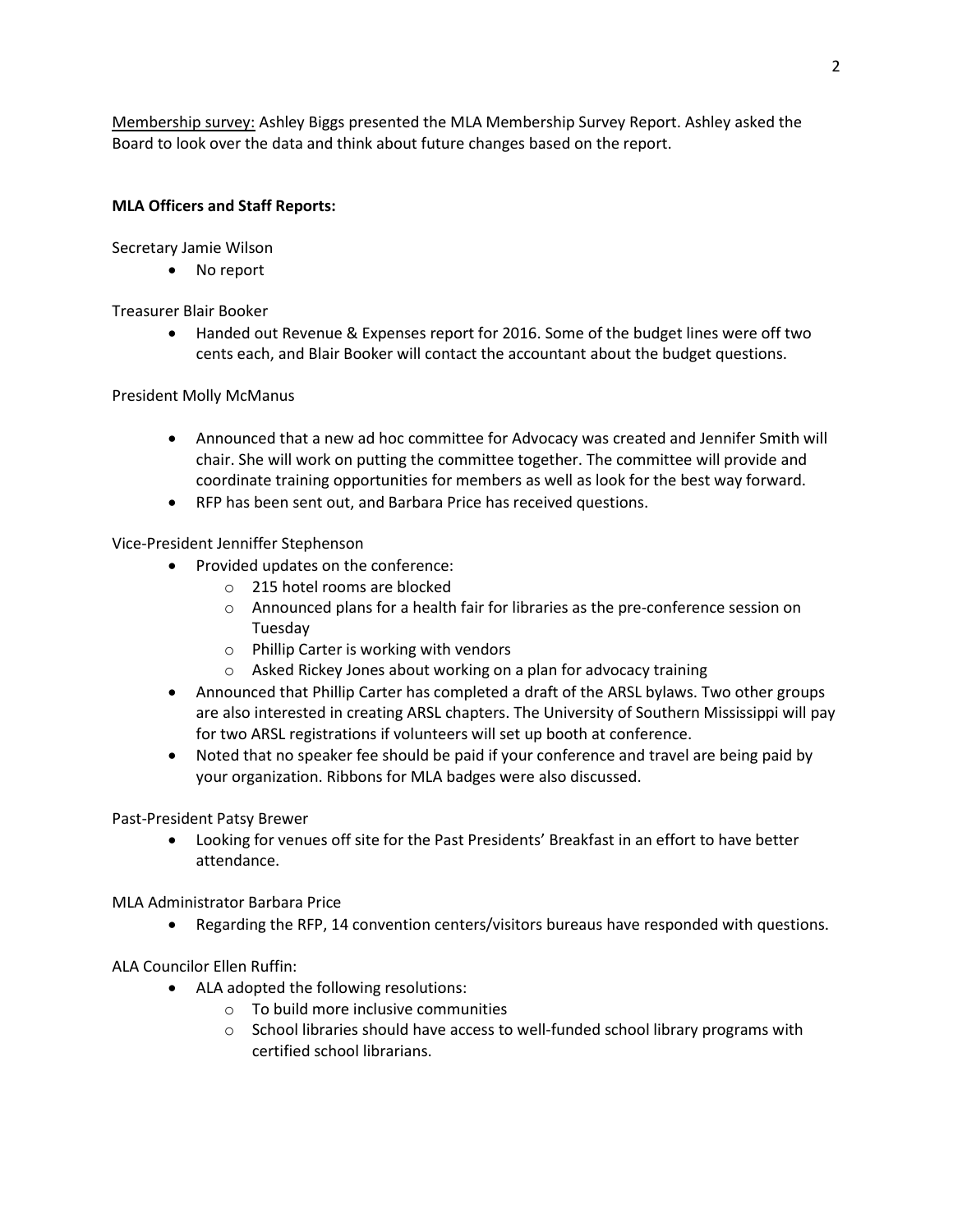SELA Councilor Melissa Dennis

- Sent in information about the SELA conference on October 5-7 in Athens, Georgia
	- o Melissa Dennis will be presenting with Ashley Dees
	- o Some Mississippi libraries are nominated for awards
	- o Ashley Dees is the chair of the NMRT
	- o Asked whether SELA could have a booth at MLA conference; Molly McManus volunteered to send Melissa Dennis information about non-profit vendor fee.

MLC Executive Director Susan Cassagne

MLC is happy to help with the conference and will be providing a grant this year.

#### **Section Reports:**

ACRL Libraries: Michele Frasier-Robinson is working on a program for conference. Announced that the ACRL workshop was well attended and panelists discussed the new framework.

Public Libraries: Jennifer Wann is working on the conference program. She is working on bringing in Cal Shepard as the speaker.

School Libraries: Venetia Oglesby spoke about the Mississippi Department of Education's efforts to rewrite school library guidelines. There is a focus on school librarians to have the tools they need to be librarians and participate in the field. She noted this is a good time for MLA public librarians to reach out to school librarians as they have more support than in the past. Suggested it would be helpful for library schools, like the University of Southern Mississippi, to talk about how to obtain a library degree at the conference.

Special Libraries: Joyce Shaw is working on the conference program and she is trying to create partnerships with public libraries. She is interested in facilitating communication between medical libraries and public libraries to give medical information to the community. Planning to incorporate this theme into the conference program.

Trustee Section: Rickey Jones is working with Susan Liles at MLC and the Vicksburg Library to provide an advocacy program during the MLA conference.

#### **Roundtables and Committees Reports:**

Ad Hoc Outreach: Phillip Carter asked for volunteers to man the table at the Children's Book Festival. Noted that many of the committees overlap and it may be time to restructure the committees. Molly McManus noted that committee changes must be approved by the Board but agrees with his thoughts.

Awards Committee: Erin Busbea sent out a call for award nominations. Ellen Ruffin asked about the possibility of moving the awards ceremony to another time, as had been discussed in previous meetings. Erin Busbea and Ellen Ruffin will talk and report back to Jenniffer Stephenson.

Black Caucus Roundtable: Danielle Terrell is planning a luncheon at the conference.